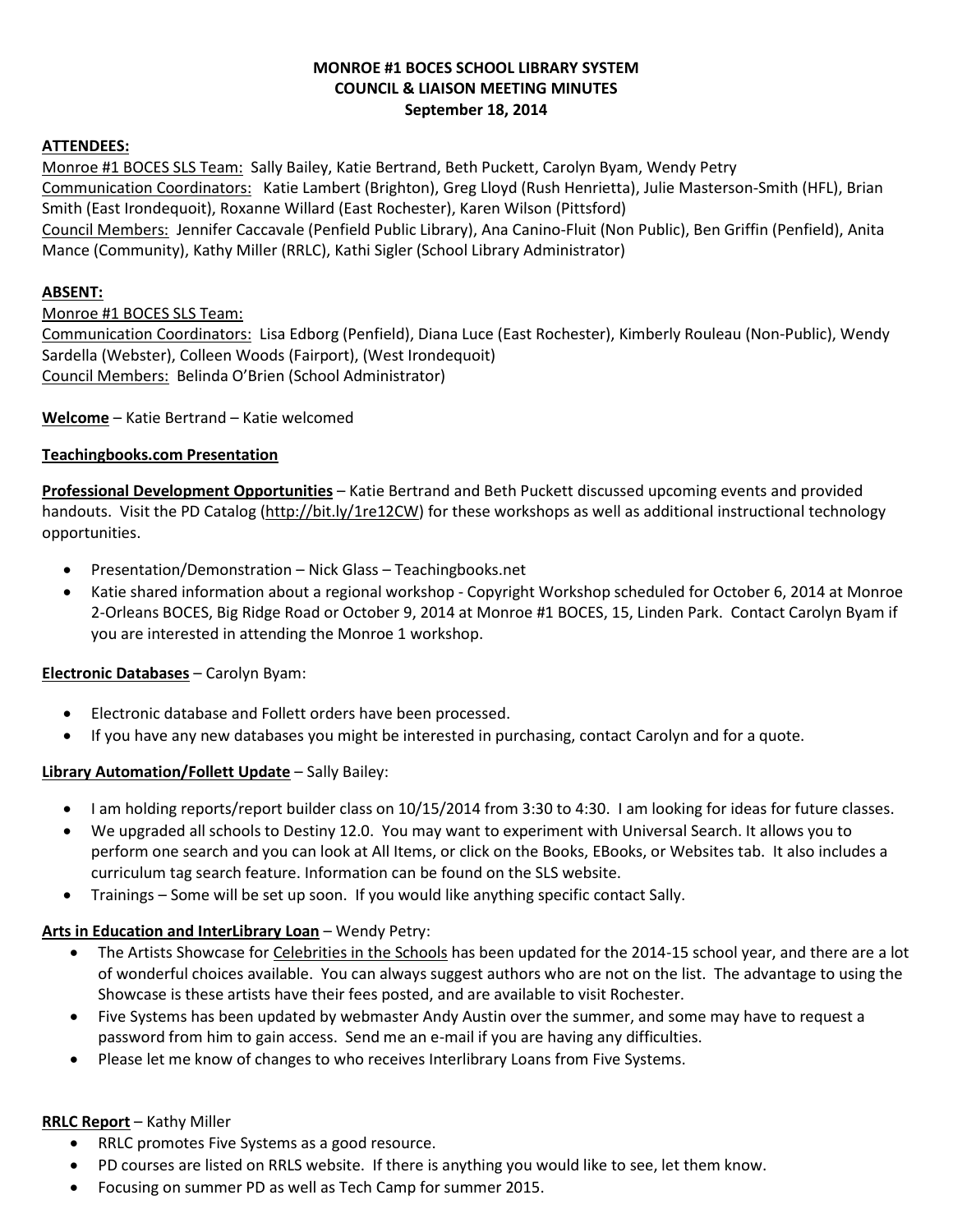- Lynda.com which is an on-line resource for PD is available through RRLC. Sign up for a two week pass through RRLC.
- Libraries need to support NYLA. Go to their website and send a message to your legislator. Each contact is reviewed by aides and the top 10 items are given to the legislator. As an example, last year a total number of emails sent were 2,600. Jeremy XXX pointed out 26,000 people work in a library, which is not enough. The more comments and contacts that are made, the better chance of being noticed[. www.rrlcadvocacy.com](http://www.rrlcadvocacy.com/)
- Katie will be sending out information to put in library books to promote NYLA.
- Sometime in January there will be an ALA exhibit opportunity. Community Theater, public library people, ALA exhibit, will select one person to a city to have this.

# **SLS Director's Report** – Katie Bertrand reported on the following:

- NYSED Summit Purpose was setting a vision for School Libraries in the next decade, and creating action steps to make the vision a reality. The action steps have been published and NYSED, DLD, SLSA and SSL have been tasked with responsibilities for them. They will be published on our website and there will be a link in an upcoming NewsBlast. Please contact Katie if you have any suggestions.
- Uncommon Common Core Conferences This summer there was a regional Common Core Conference, held at the Genesee Country Village and Museum. The event was a huge success with over 200 educators attending (and a long waiting list). Katie also attended the second statewide conference in Albany in mid-August. A similar event is planned for August 2014. Katie encourages school librarians to attend and consider submitting a proposal to present.
- Tech Camp 2014 was very successful. Amy DelCorvo, from NYSCATE and Jeff Cannell, the Deputy Commissioner for Cultural Education, NYSED, were the Keynote Speakers.
- Mini-Grants 2014-15 <http://www.monroe.edu/webpages/sls/minigrant.cfm> Application process will remain the same as will the amount of up to \$1,200/grant. Proposed project must be new and innovative. This year, written reports will be required for projects and conferences.
- OverDrive Recently, OverDrive announced a new app and that it now requires a sign in. Registration requires an email address. Students under 13 are not involved. Katie is working with OverDrive for more information and clarification regarding these changes.
- Upcoming events:
	- $\circ$  October 4, 2014 at Monroe 2 and October 9, 2014 at Monroe #1 Copyright Workshop with Attorney Ann Dalton
	- o December WFL BOCES Leadership Conference (Tentative)
	- o Kathleen Olean April 2015 (jointly held with Monroe 2 BOCES SLS)
	- o April SSL Conference
	- o May Barbara Stripling (jointly held with Monroe 2 BOCES SLS)
- Staffing Changes If you are notifying any SLS staff member of district changes, please cc Carolyn Byam.

# **Around the Table** – Everyone

- Anna Canino-Fluit Rochester Christian School Rochester Maker Fare will be held November 22, 2014. They are looking for local talent. Their webpage has further information.
- Anita Mance Pleased that the Genesee Country Museum went well.
- Greg Lloyd A non-librarian, who listened to the needs of librarians and students and created a program called Library Track. This program tracks student use of libraries as well as mobile carts.
- Katie Lambert A regional common calendar request. Katie Bertrand will explore this request.
- Kathi Sigler St. John Fisher shared that SJF is rewriting curriculum and it went well. There is an exhibit "Lincoln" Jan-March, for middle and high school students. Nancy Greco is coordinating the exhibit if you have any questions, you can contact her.
- Katie Bertrand Reminder RASL information was sent out beginning of this school year.